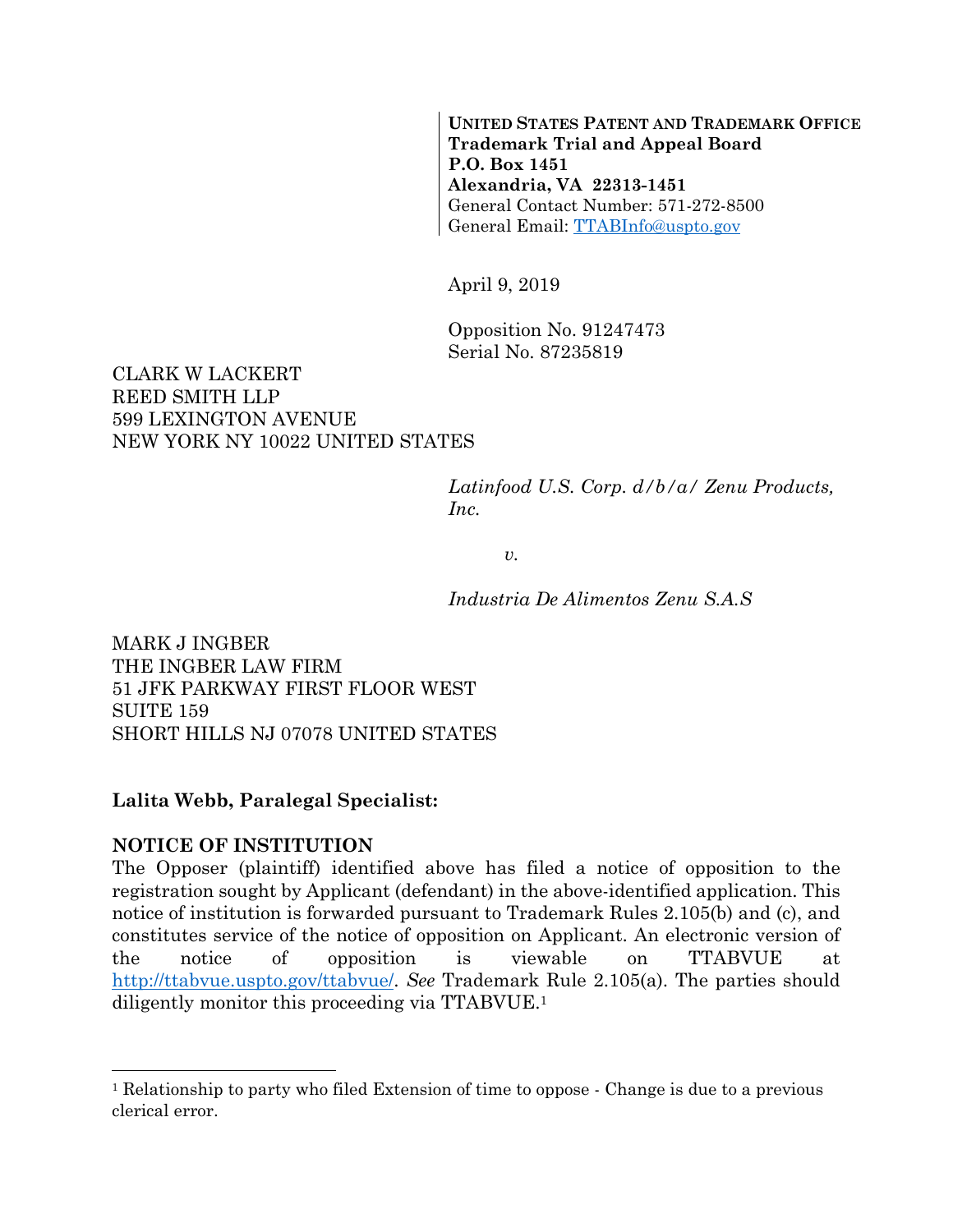## **APPLICANT MUST FILE ANSWER THROUGH ESTTA**

As required in the schedule below, **Applicant must file an answer within forty (40) days from the date of this order**. Failure to file a timely answer may result in the entry of default judgment and abandonment of the application. Regarding when a deadline falls on a Saturday, Sunday or federal holiday, *see* Trademark Rule 2.196. Applicant must file the answer through ESTTA - Electronic System for Trademark Trials and Appeals, unless ESTTA is unavailable due to technical problems or extraordinary circumstances are present. An answer filed on paper under these limited circumstances must be accompanied by a Petition to the Director (and the required fee under Trademark Rule 2.6). *See* Trademark Rule 2.106(b)(1). In substance, Applicant's answer must comply with Fed. R. Civ. P. 8(b); it must admit or deny the allegations in the notice of opposition, and may include available defenses and counterclaims. Regarding the form and content of an answer, *see* Trademark Rule 2.106(b)(2) and TBMP § 311.

## **DUTY TO MAINTAIN ACCURATE CORRESPONDENCE INFORMATION**

Throughout this proceeding, the parties, and their attorneys or representatives, must notify the Board of any correction or update of physical address and email address, and should use the ESTTA change of address form. *See* Trademark Rule 2.18(b); TBMP § 117.

### **SERVICE OF ANSWER AND OF ALL SUBMISSIONS**

The service of the answer, and all other submissions in this proceeding, and of all matters that are required to be served but not required to be filed in the proceeding record, **must** be by **email** unless the parties stipulate otherwise. Trademark Rule 2.119(b). In the absence of a stipulation, service may be by other means **only** under the **limited** circumstances and in a manner specified in Trademark Rule 2.119(b). Regarding the signing and service of all submissions, *see* TBMP §§ 113-113.04.

The answer, and all other submissions, **must** include proof of service. As noted in TBMP § 113.03, proof of service may be in the following certificate of service form:

*I hereby certify that a true and complete copy of the foregoing (insert title of submission) has been served on (insert name of opposing counsel or party) by forwarding said copy on (insert date of mailing), via email (or insert other appropriate method of delivery) to: (set out name, and address or email address of opposing counsel or party).* 

*Signature\_\_\_\_\_\_\_\_\_\_\_\_\_\_\_\_\_\_\_\_\_\_\_\_\_\_ Date\_\_\_\_\_\_\_\_\_\_\_\_\_\_\_\_\_\_\_\_\_\_\_\_\_\_\_\_\_\_\_* 

1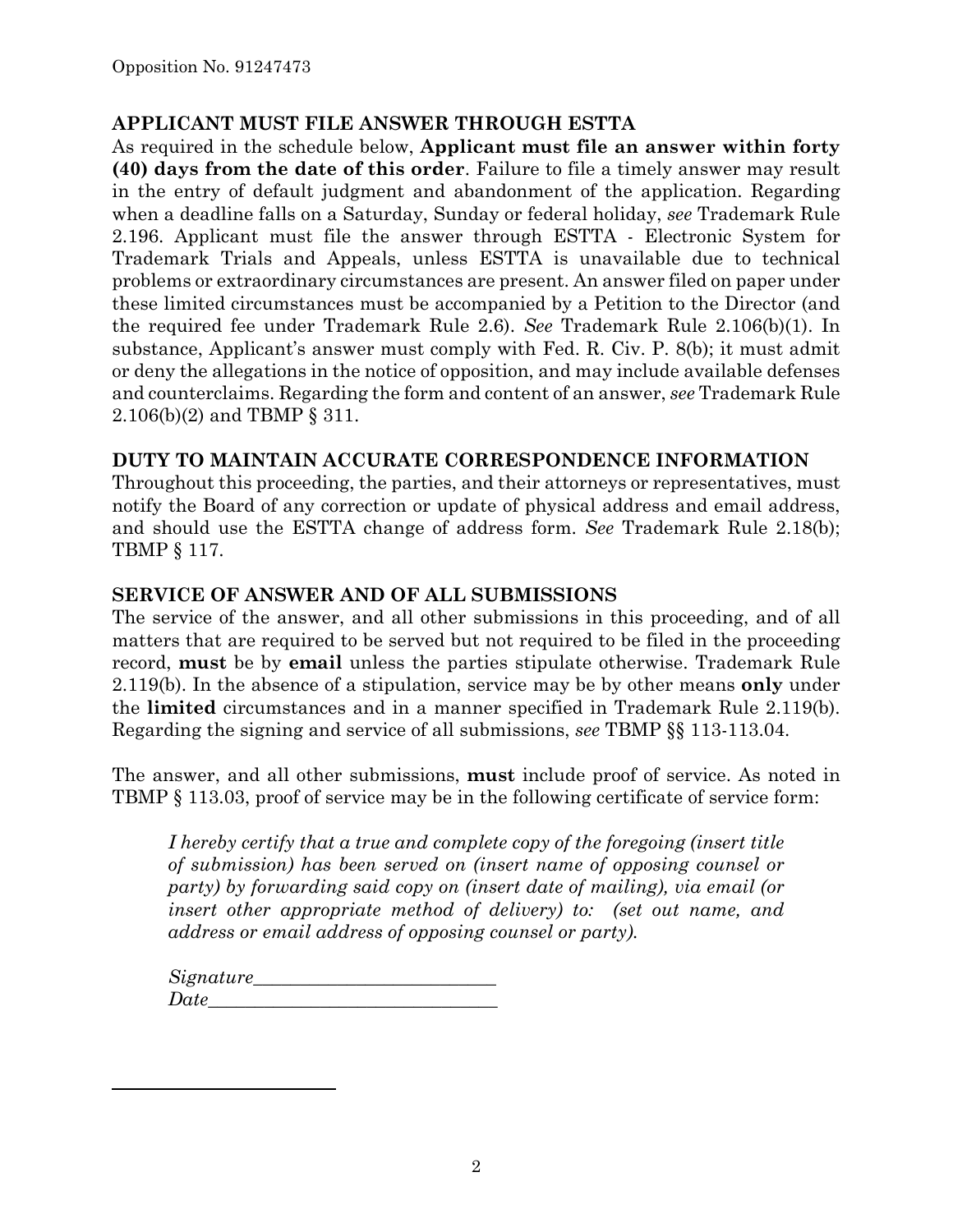### **SUBMIT ALL FILINGS ONLINE VIA ESTTA**

Submissions **must** be filed via ESTTA, the Board's online filing system, unless ESTTA is unavailable due to technical problems or extraordinary circumstances are present. Trademark Rule 2.126(a). Submissions may be filed in paper form **only** under the **limited** circumstances specified in Trademark Rule 2.126(b), with a required written explanation. ESTTA is accessible at the Board's webpage: http://estta.uspto.gov/. The page has instructions and tips. ESTTA offers various forms, some of which may require attachments and/or a fee. For technical questions, a party may call 571-272-8500 (Mon-Fri 8:30 a.m. to 5 p.m. ET) or email ESTTA@uspto.gov. This proceeding involves several deadlines, and due to potential technical issues, parties should not wait until the deadline to submit filings. The Board may **decline to consider** an untimely submission. Moreover, Trademark Rule 2.126 sets forth the required form and format for all submissions (*e.g.*, page limitations), and the Board may **decline to consider** any submission that does not comply with this rule, including, but not limited to motions, briefs, exhibits, and deposition transcripts.

### **CONFERENCE, DISCOVERY, DISCLOSURE AND TRIAL SCHEDULE**

| 5/19/2019  |
|------------|
| 6/18/2019  |
| 6/18/2019  |
| 7/18/2019  |
| 11/15/2019 |
| 12/15/2019 |
| 1/29/2020  |
| 3/14/2020  |
| 3/29/2020  |
| 5/13/2020  |
| 5/28/2020  |
| 6/27/2020  |
| 8/26/2020  |
| 9/25/2020  |
| 10/10/2020 |
| 10/20/2020 |
|            |

### **PARTIES ARE REQUIRED TO HOLD DISCOVERY CONFERENCE**

The parties are required to schedule and hold a discovery conference by the deadline in the schedule in this order, or as reset by the Board. In the conference, the parties are required to discuss, at a minimum, 1) the nature and basis of their claims and defenses, 2) the possibility of promptly settling, or at least narrowing the scope of claims or defenses, and 3) arrangements for disclosures, discovery, preserving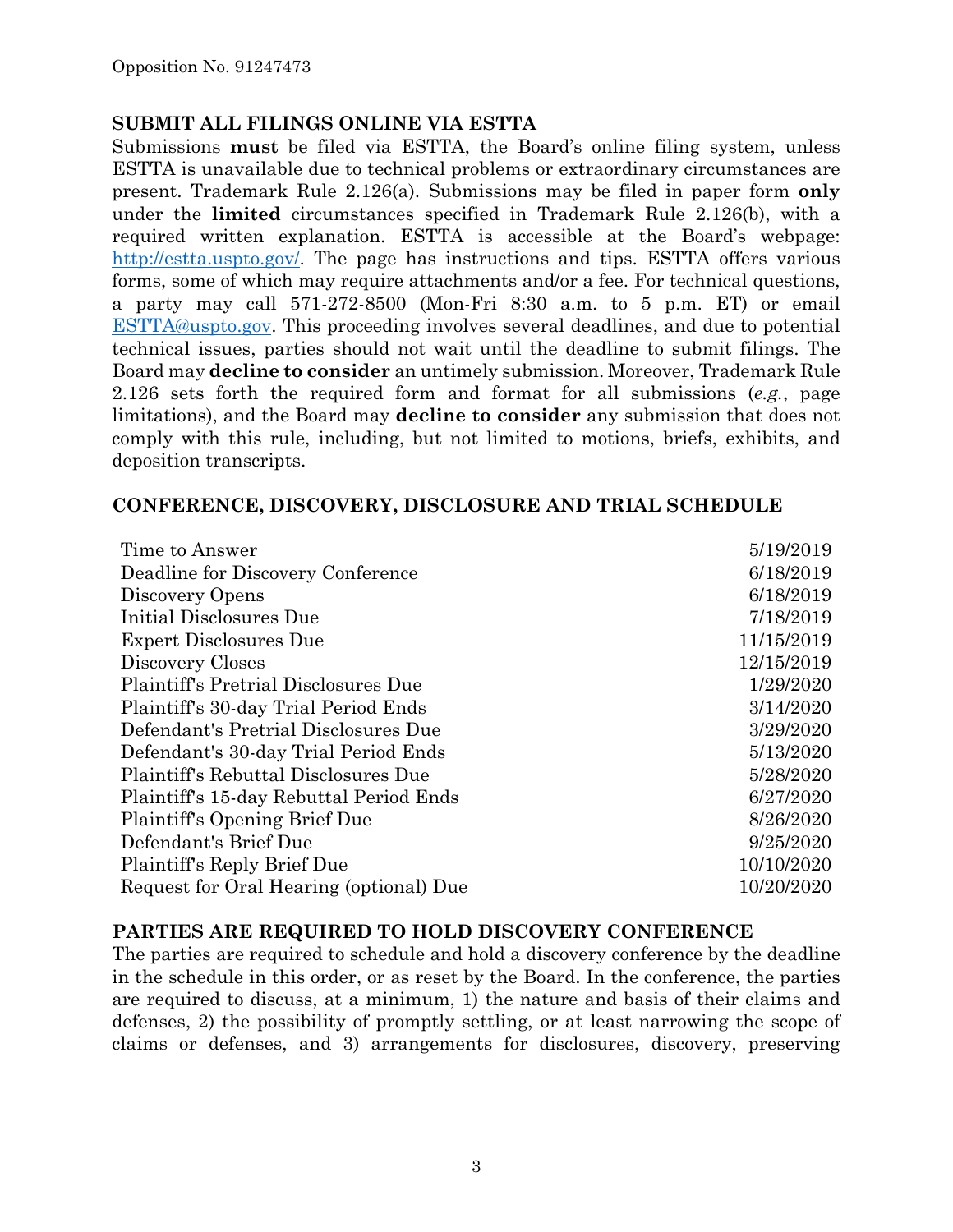discoverable information and introduction of evidence at trial. For guidance, *see* Fed. R. Civ. P. 26(f), Trademark Rule 2.120(a)(2)(i) and TBMP §§ 401.01 and 408.01(a).

The parties must hold the conference in person, by telephone or by a means on which they agree. A Board interlocutory attorney or administrative trademark judge will participate in the conference either upon request of any party made no later than ten (10) days prior to the conference deadline, or when the Board deems it useful to have Board involvement. *See* Trademark Rule 2.120(a)(2)(i). A request for Board participation must be made either through ESTTA, or by telephone call to the assigned interlocutory attorney named on the TTABVUE record for this proceeding. A party requesting Board participation should first determine possible dates and times when all parties are available. A conference with a Board attorney's participation will be by telephone in accordance with the Board's instructions.

For efficiency, the parties may stipulate to various procedural and substantive disclosure, discovery and trial matters (*e.g.*, modification of deadlines and obligations) upon written stipulation and approval by the Board. Trademark Rule  $2.120(a)(2)(iv)$ provides a non-exhaustive list of matters to which parties may stipulate. The best practice is to reduce all stipulations to writing. If email service is not practical, such as for voluminous document production in discovery, the parties should discuss in the conference how production will be made. The parties, and their attorneys or representatives, have **a duty to cooperate** in the discovery process. TBMP § 408.01.

# **PROTECTIVE ORDER FOR CONFIDENTIAL INFORMATION**

The Board's Standard Protective Order is automatically imposed in all *inter partes* proceedings, and is available at https://www.uspto.gov/trademarks-applicationprocess/appealing-trademark-decisions/standard-documents-and-guidelines-0.

During their conference, the parties should discuss whether they will use an alternative or modified protective order, subject to approval by the Board. *See* Trademark Rule 2.116(g) and TBMP § 412. The standard order does not automatically protect confidential information; its provisions for designating confidential information must be utilized as needed by the parties. Trademark Rule 2.126(c) sets forth the procedure for filing confidential submissions.

# **ACCELERATED CASE RESOLUTION (ACR)**

During their conference, the parties are to discuss whether they wish to seek mediation or arbitration, and whether they can stipulate to the Board's Accelerated Case Resolution (ACR) process for a more efficient and cost-effective means of obtaining the Board's determination of the proceeding. For details, and examples of ACR proceedings, *see* TBMP § 528, and the Board's webpage: http://www.uspto.gov/ttab.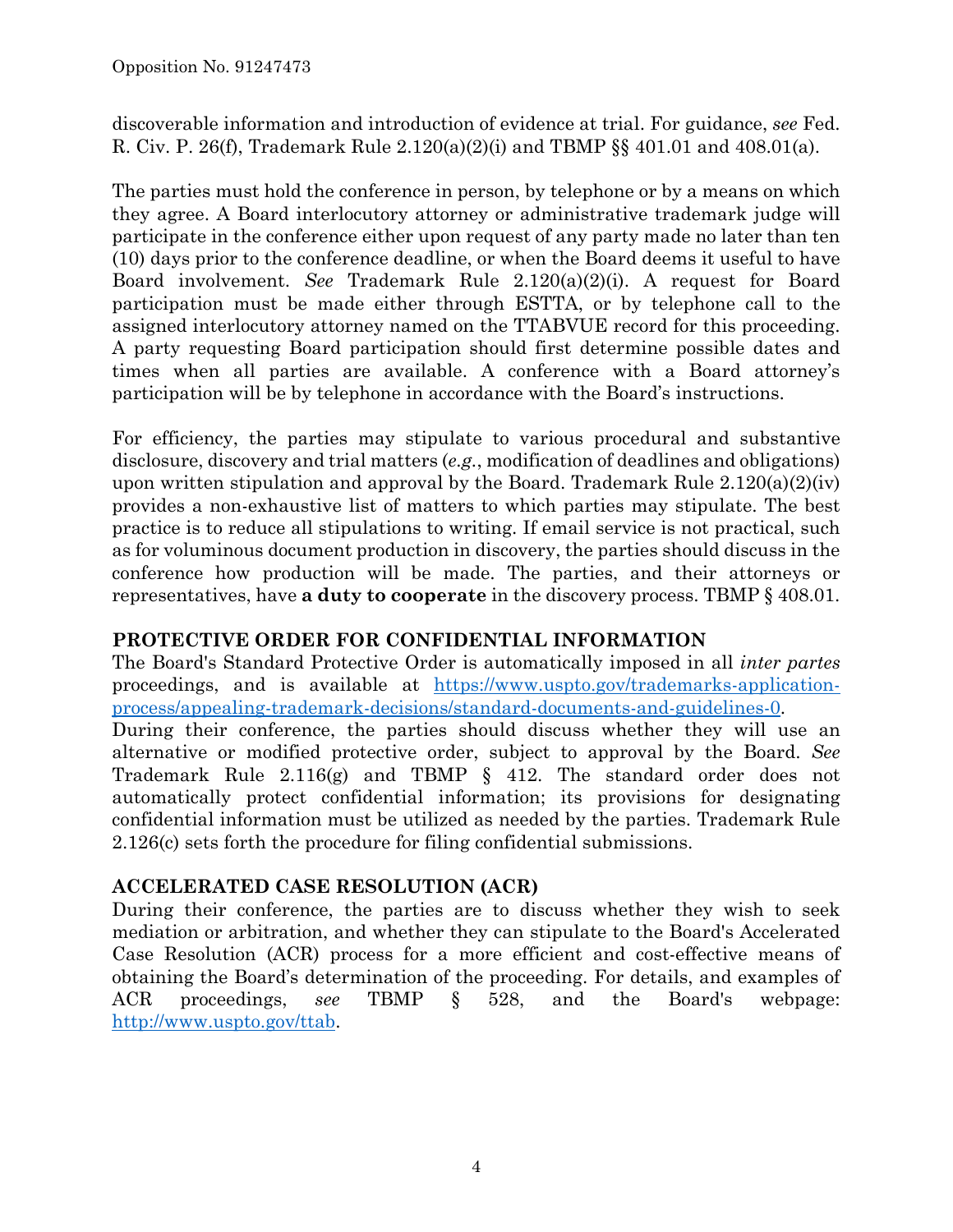## **INITIAL DISCLOSURES AND DISCOVERY**

Regarding the deadline for and contents of initial disclosures, *see* Trademark Rules  $2.120(a)(1)$  and  $(2)(i)$ , and TBMP § 401.02. Regarding deadlines for serving and responding to discovery, *see* Trademark Rule 2.120(a)(3) and TBMP § 403.03. Certain provisions of Fed. R. Civ. P. 26 are applicable in modified form. Note that written discovery (interrogatories, requests for production, requests for admission) must be served **early** enough so that responses will be due **no later than** the close of discovery. Regarding the scope and limits of discovery, *see* TBMP 414; discoverable items may include documents, tangible things, and electronically stored information (ESI).

### **MOTIONS**

Certain provisions of Fed. R. Civ. P. 11 apply to all submissions in Board proceedings. *See* TBMP § 527.02. Regarding available motions, *see* TBMP Chapter 500. Regarding applicable deadlines to respond to motions, depending on the motion filed, *see* Trademark Rules 2.127(a) and (e)(1). When a party timely files a potentially dispositive motion the proceeding is suspended with respect to all matters not germane to the motion. *See* Trademark Rule 2.127(d). In addressing motions or other filings, if it appears to the Board that a telephone conference would be beneficial, or upon request of one or both parties, the Board may schedule a conference. *See* Trademark Rule  $2.120(j)(1)$  and TBMP §  $502.06(a)$ .

## **PRETRIAL DISCLOSURES, TRIAL AND BRIEFING**

Regarding the procedures and deadlines for pretrial disclosures and trial, and specifically the noticing, taking, serving and submitting of evidence and testimony, *see* Trademark Rules 2.120(k), 2.121, 2.122, 2.123 and 2.125, as well as TBMP Chapter 700. The parties should review these authorities. For example: witness testimony may be submitted in the form of affidavit or declaration subject to the right to oral cross examination; transcripts of testimony depositions, with exhibits, must be served on each adverse party within thirty (30) days after completion of taking the testimony; certified transcripts and exhibits must be filed, with notice of such filing served on each adverse party; and all notices of reliance must be submitted during the submitting party's assigned testimony period and must indicate generally the relevance the evidence and associate it with one or more issues.

Main briefs shall be filed in accordance with Trademark Rules 2.128(a) and (b). An oral hearing is not required, but will be scheduled upon separate notice timely filed pursuant to Trademark Rule 2.129(a). Regarding briefs and oral hearings, *see* TBMP §§ 801-802.

# **LEGAL RESOURCES AVAILABLE AT WEBPAGE**

For a general description of Board proceedings, *see* TBMP §102.03. Proceedings are governed by the Trademark Rules of Practice in Parts 2 and 7 of Title 37 of the Code of Federal Regulations. These rules, the Manual of Procedure (TBMP), information